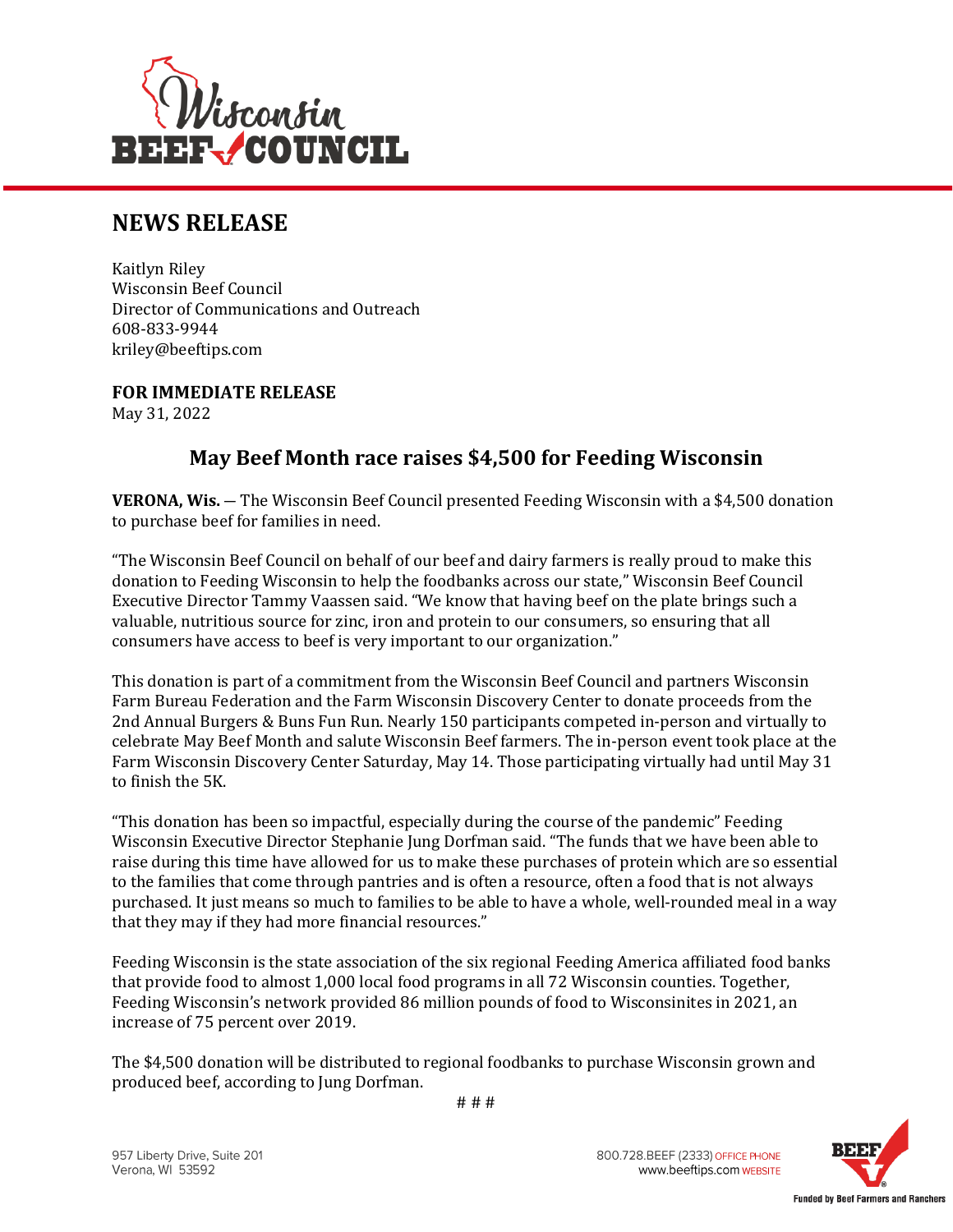

The Wisconsin Beef Council is a producer-directed non-profit organization funded by the \$1.00 per head assessment on all cattle sold in the state of Wisconsin per the Federal Beef Promotion and Research Act & Order. Half of one dollar remains in Wisconsin for local beef promotion, while the other half is forwarded to the Cattlemen's Beef Board. The purpose of the Council is to fund beef promotion, research and consumer education activities supporting Wisconsin's \$2.1 billion beef industry. The WBC operates under the guidance of its Board of Directors. The Board is comprised of representatives from cattle-related organizations around the state of Wisconsin.

Wisconsin Farm Bureau Federation is the state's largest general farm organization with members of every farm size, commodity and management style.

The Farm Wisconsin Discovery Center is a state-of-the-art, interactive agricultural education center located in Manitowoc County. Farm Wisconsin connects visitors' curiosity to the wonder of Wisconsin agriculture and provides guests with a better understanding of their food sources and their importance. The center features 10,000 square feet of hands-on learning opportunities and a birthing barn where visitors may watch a calf being born. The center is a Trip Advisor Top Choice and was named one of Time for Kids' World's 50 Coolest Places of 2019.